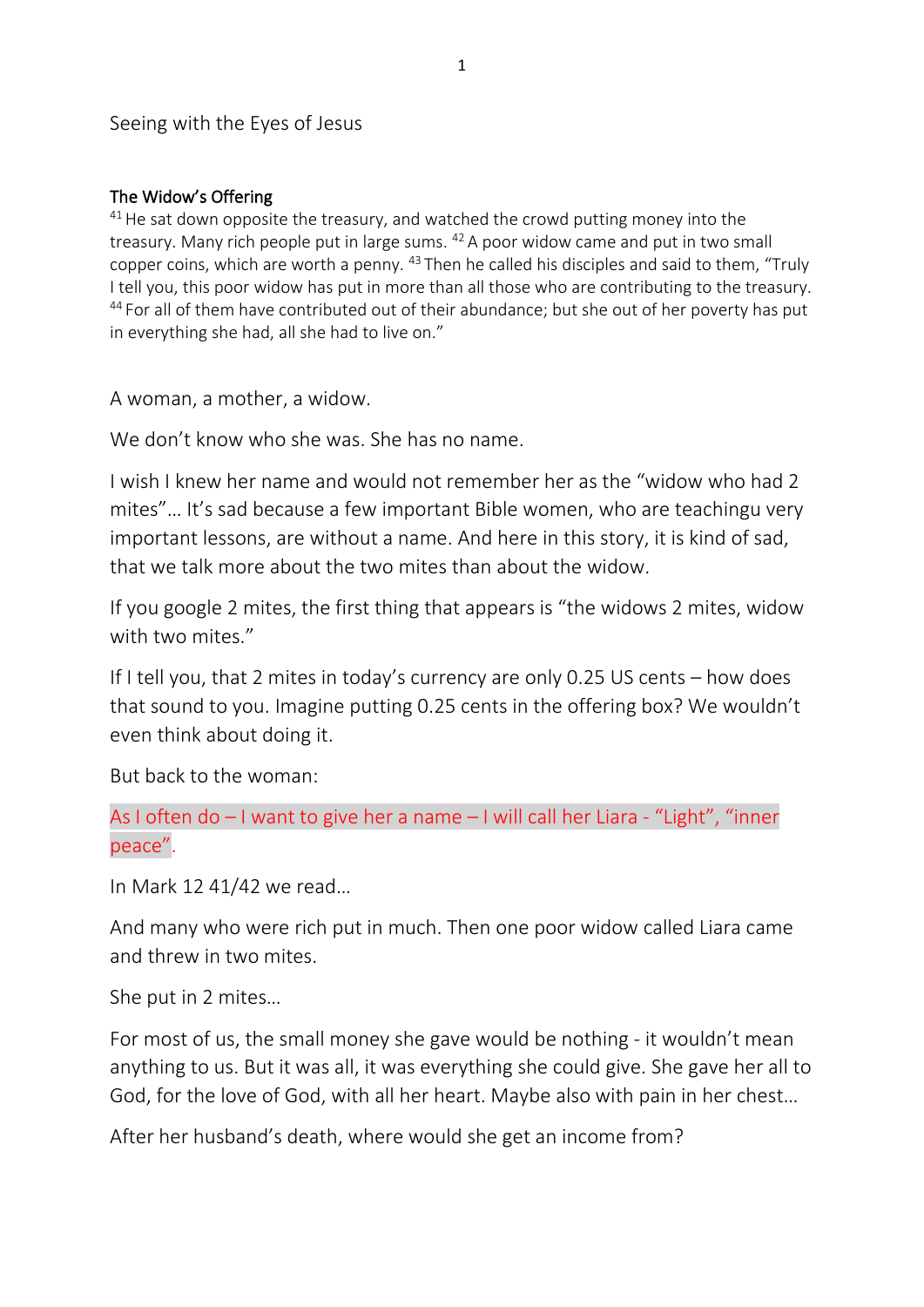Her Husband earned most of the money, I'll stick to "most" because we don't know if she tried her best by selling things on the market or not.

From the story I learn: During Jesus' times, it was better to have much than less. People with good reputation would ignore you because you were poor. The priests in the temple did. The rich visitors to the temple did.

Everyone with money would not even try to talk to you or be around you when you were poor.

So, this woman who had nothing, was not even important at all. People wouldn't see her effort of trying to give. In their eyes what she did, didn't count.

She was a person to look down on.

But Jesus saw her with different eyes, he saw her action and what she gave. And it touched his heart.

Rich people would never understand the difference between what she did and what they were doing. It was easy for them to drop money in the basket. Whether Liara gave something or didn't give anything, didn't matter to the rich and powerful.

Liara was poor.

She had nothing.

She was a nobody.

But Jesus saw her.

He saw far more than a poor widow. Or the little money she gave. He saw into her heart, was touched by the way she 'd moved through the temple yard, and he knew her story.

Because Jesus was so moved by Liara – he loved her and wanted to make the others see her with loving eyes, too.

He didn't want to keep his love and affection for the young woman to himself. He called his disciples and shared her story with them. He wanted them to see who he sees...

Did the disciples understand what Jesus tried to tell them?

She was a poor widow, why would Jesus' friends be interested in her story or pay attention to her? Weren't there much more important and powerful people in the temple that day?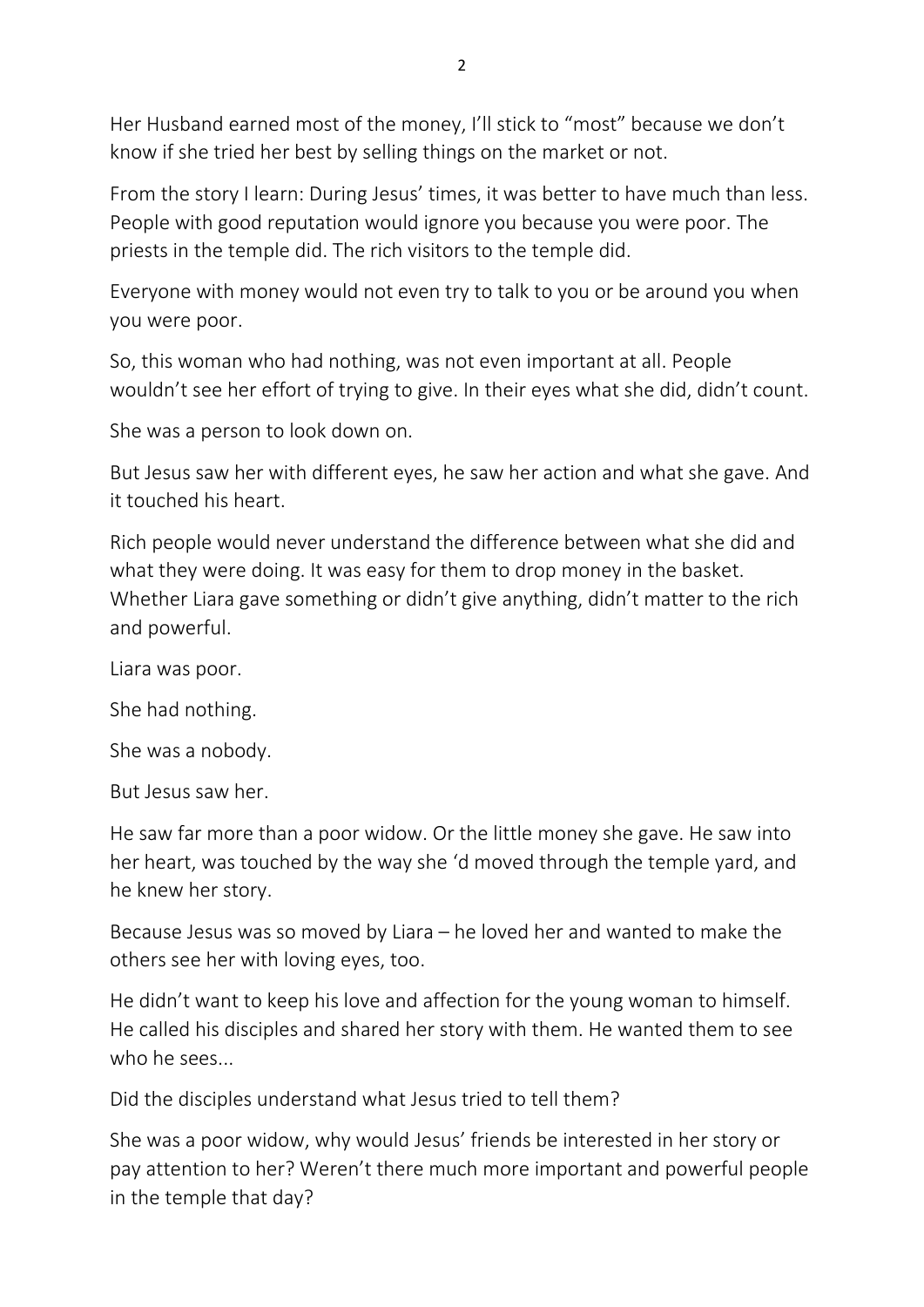The disciples were just like everybody else, I guess. But Jesus made them change their focus.

Jesus wanted to change their way of thinking.

He changed mine too.

Just because Liara didn't give as much as the others gave, it wasn't worthless. It meant everything to her. And that is what counts.

To Jesus it was immediately clear that she had given all she has. …no "let me put in half of the money, so I still have some left to buy food". No.

Her love for God was bigger than her hunger. She knew, that she could trust in God. God would provide for her. She could tell he did, since her husband had died.

I think, it's important to understand that you can have "nothing" but most of the time its more than others have.

You can have nothing, but there still is your pride, your hunger for life, your desire to love, your willingness to care, your longing for a better future, your dreams which have not died.

What matters is the way we see the things. What matters is to learn seeing with Jesus' eyes.

Maybe the poor widow was in her understanding rich, confident and happy, not because she had much money but much love. I imagine Liara not alone on her journey through life. There was always God, I guess, and God's people. All those who had their eyes opened through Jesus.

It is important to understand, that trough Jesus, we can change the way we see things. We get a second chance to overthink things and stories. We do not have to judge at first sight. We can even change our minds, let God and his love transform us – over and over again.

What Liara's story teaches me, is: Money can buy you safety and fun. Yes. But it will never make you as happy as love can do.

It's not the money that counts, but our actions. Sharing hugs, listening to your friend's problem, inviting God into your life, or pray, is more than the rich can give with their money.

Just ask yourself… what can I give that is worth more than money?